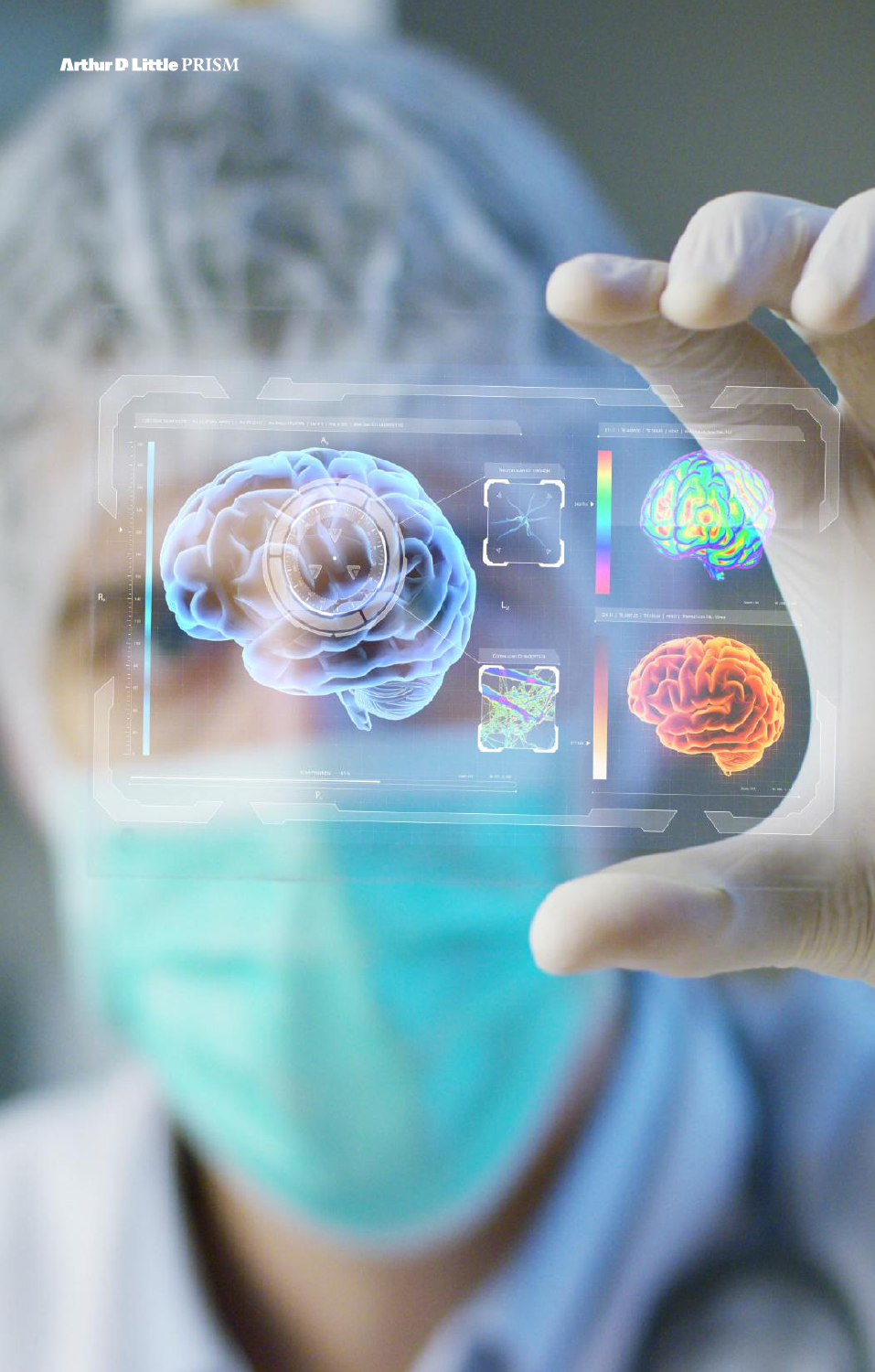# **Transforming healthcare – How curative therapies will disrupt the market**

## *A paradigm shift for health*

Craig Wylie, Rebecka Axelsson Wadman, Dr. Thomas Unger, Vikas Kharbanda, Dr. Ulrica Sehlstedt, Satoshi Ohara

The combination of scientific advances, increasing patient expectations, emergence of new technologies, and growing concerns around cost are driving an unprecedented level of change encompassing whole healthcare systems across the globe.



One key part of this is the shift towards curative treatment for conditions that were previously considered chronic or untreatable. Essentially, patients that previously had to rely on ongoing medication can now be cured through specific, time-limited courses of treatment, which transforms their lives. This will disrupt the entire healthcare ecosystem. With curative treatments, payers' expenditure drastically shifts from ongoing, long-term and relatively low-cost drugs to large, front-loaded therapy costs.

Revenues for therapy providers will also shift, focusing around when they are introduced to the market. This transformation will lead to a number of consequences for patients, policy makers, payers, providers, and pharma companies alike. In this article, we will take a deeper look at what those consequences are, and what can be done to address them.

The shift to curative treatments promises to transform the entire healthcare ecosystem. Patients whose conditions were previously managed through ongoing, longterm medication can now be cured through specific courses of treatment. This transforms their lives – but, as this article explains, it also has a disruptive effect on the wider market, shifting payers' expenditure, increasing the importance of first-mover advantage for pharmaceutical companies, and changing care models for healthcare providers.

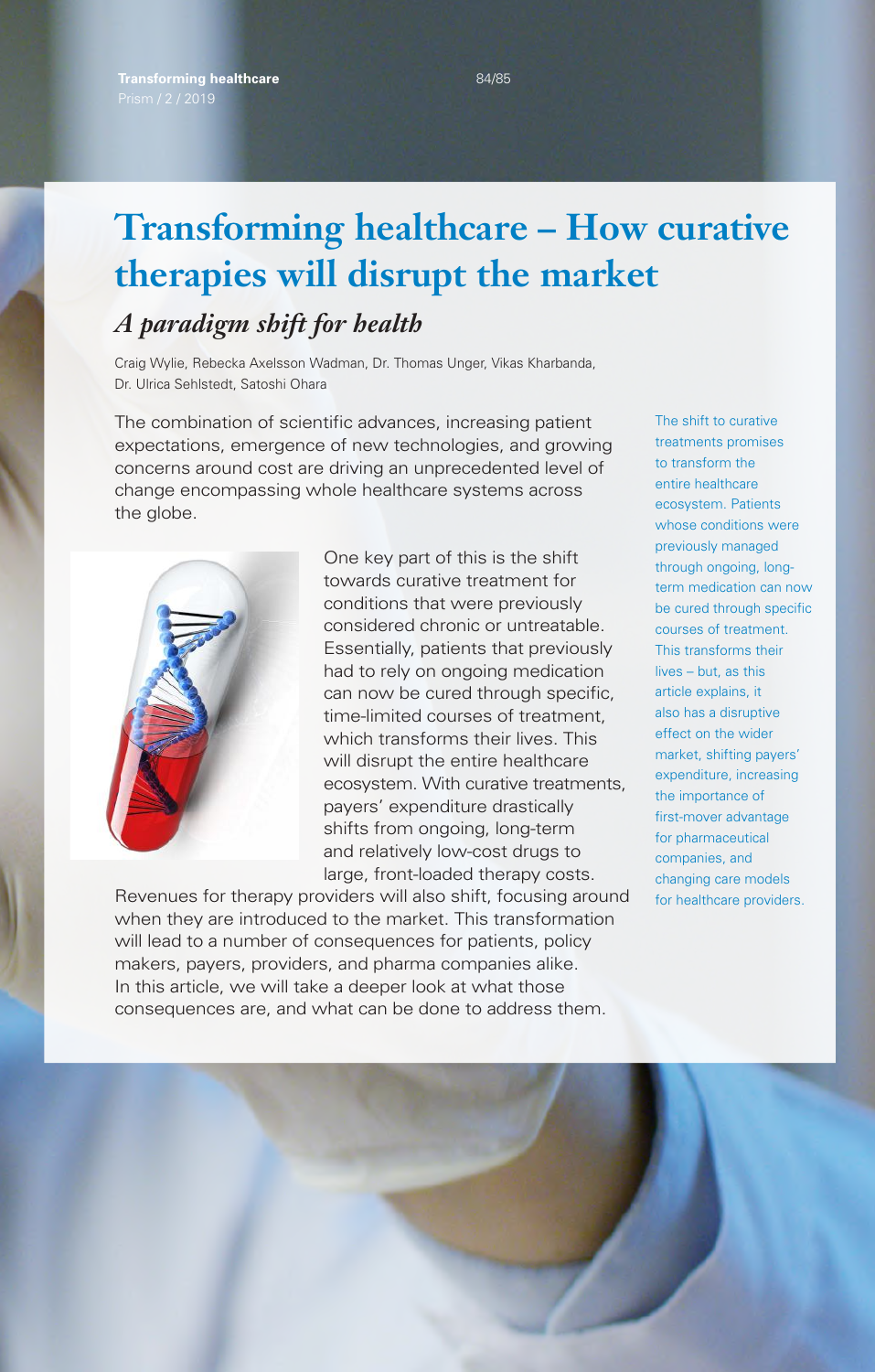## **What are curative therapies?**

Our definition of a curative therapy is a time-limited treatment that removes the symptoms of a disease through permanent (or semi-permanent) correction of the underlying condition. In contrast, a pill that a patient needs to take for the rest of their life to manage symptoms or disease progression is not curative.

From our analysis, we have defined three archetypes of curative treatments:

- A biology-modifying drug is one that targets a particular mechanism that contributes to, or is responsible for, the underlying disease. An example is the hepatitis C virus (HCV) treatment Sovaldi (Gilead Sciences), in which a nucleoside analog interferes with viral replication, thereby curing the patient of hepatitis.
- Gene therapy addresses underlying causes of a disease by correcting the missing or mutated genes. It can be divided into somatic and germ-line therapy, with the latter treatment curing not only the current patient, but also their future offspring. Examples include Luxturna from Spark Therapeutic, for patients with inherited retinal diseases (IRDs).
- Genetically re-engineering cells, such as CAR-T and stem-cell treatments.

The number of curative treatments is increasing. Analysis of the clinical trials pipeline undertaken by Arthur D. Little shows that approximately 5 percent of all drugs currently registered as active in clinicaltrials.gov are potentially curative<sup>1</sup>. The highest share of potentially curative treatments can be observed in phase I (the earliest testing phase), which indicates that we will see a significant increase in the number of curative treatments reaching the market over the next 10 years.

<sup>1.</sup> Based on high-level analysis of clinicaltrials.gov data for interventional trials of gene therapy and cell therapy that were ongoing (recruiting) as of May 28, 2019.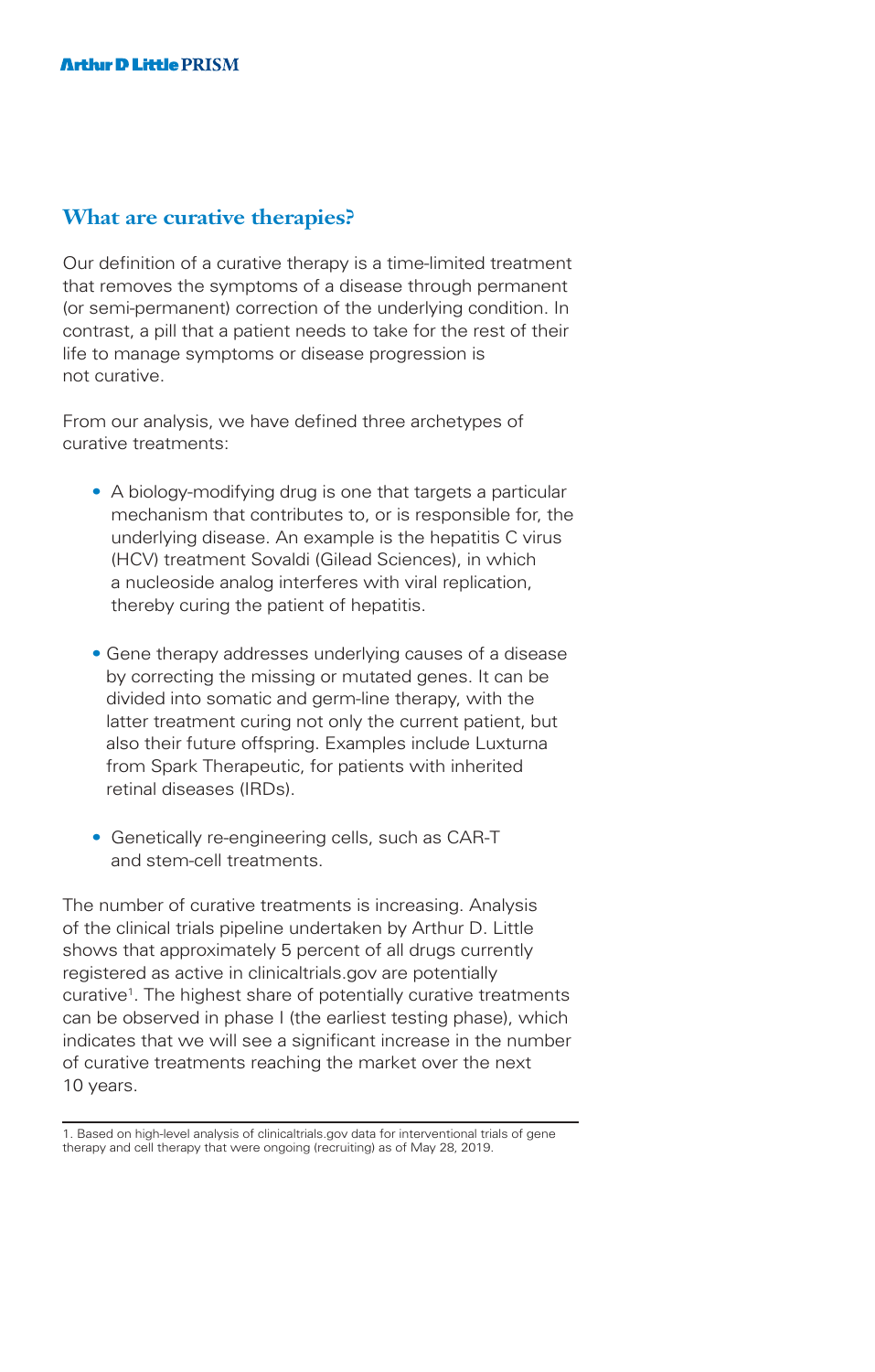

## **Number of potentially curative treatments per phase**

**Potentially curative treatments as % of ongoing clinical trials** 



Source: Clinicaltrials.gov (June 2019); Arthur D. Little analysis Source: Clinicaltrials.gov (June 2019); Arthur D. Little analysis

#### **Figure 1: Potentially curative treatments in clinical trials**

## **Implications for care provision**

Curative treatments have the potential to lower the overall impact and cost that particular diseases have on healthcare systems, as they eliminate the need for long-term chronic care. This will change the way we treat patients and impact how healthcare providers organize care and its delivery.

The sales and upfront cost profiles of these new treatments will have an immense impact on payers and providers. It will demand development of new models for payment and reimbursement in order for their introduction to be affordable.

This impact is already being seen. Many one-payer health systems have observed significant increases in drug spending directly attributable to the introduction of Sovaldi, which costs \$84,000 for a three-month course of treatment. For budgetary reasons, England's National Health Service (NHS) tried to delay its availability (along with next-generation therapy Havoni) to patients, and looked to cap the annual number of patients receiving the treatment.

In the US, some state Medicaid programs and private health insurers restricted access to curative therapies, which led to warnings from federal officials and lawsuits from patients. Medicaid programs in 29 states said Sovaldi was the first or second most costly pharmaceutical outlay that they had to make. While payers recognize that drugs such as Sovaldi lead to bigger medical savings later on – for example, if Hepatitis

86/87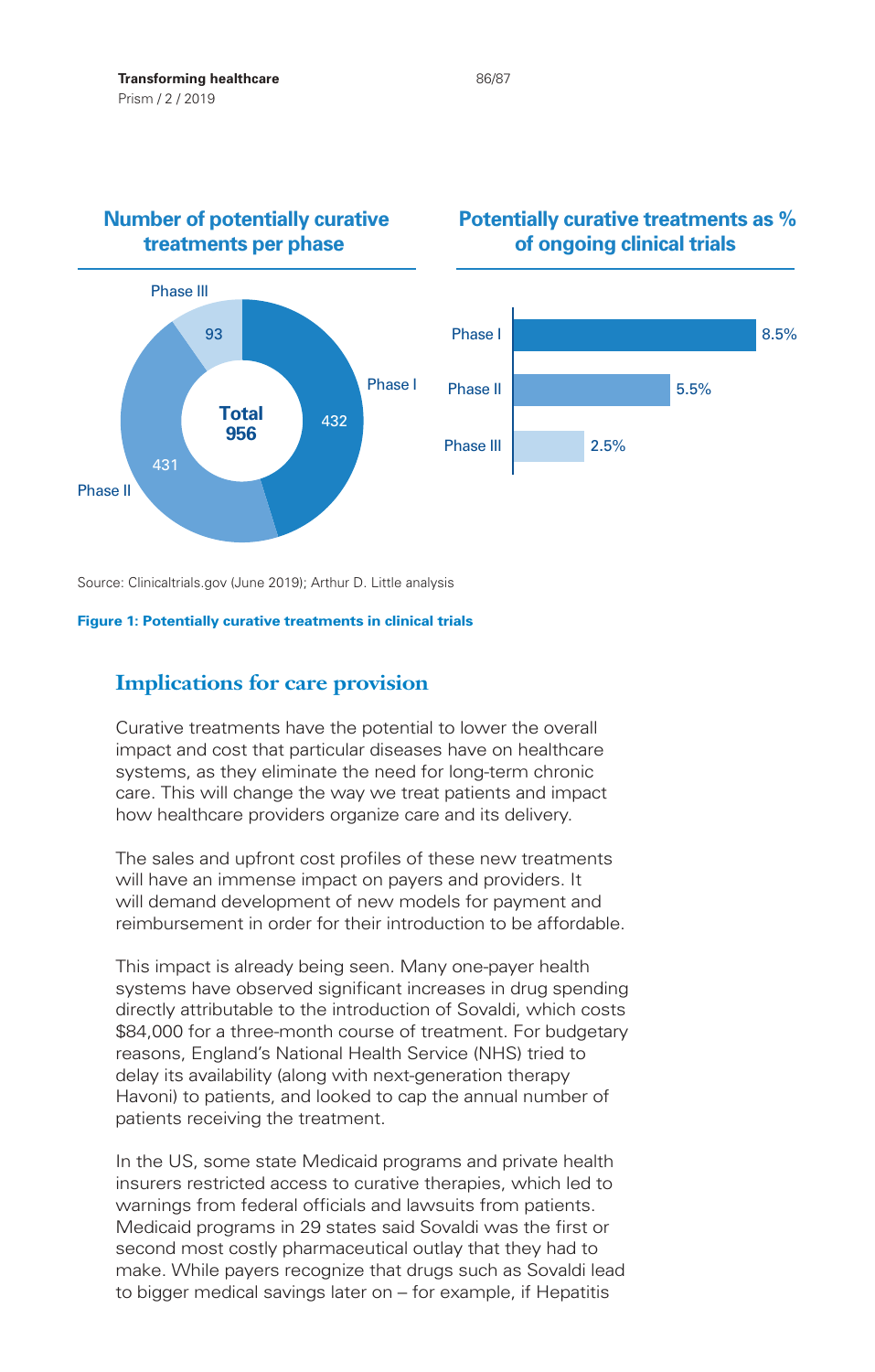C is left untreated, it can lead to cirrhosis, liver failure or liver cancer – its immediate financial impact has a profound effect on the current budgets of insurers and payers. And this is for a drug that is relatively low cost compared to some other curative treatments.

In contrast, imagine the cost and operational impact on a cancer center if multiple expensive curative treatments were introduced in the same year. This higher variability in costs makes it increasingly difficult to plan and budget – aspects that are key to healthcare systems given that they are under continuous cost pressure.

## **Implications for pharma companies**

The revenue models for curative treatments are radically different to those for existing drugs. Traditionally, new therapies tend to show a modest bump in sales when introduced, which then stabilizes and remains steady until patent expiration. This delivers predictable revenues and requires stable, ongoing drug production. Curative therapies, however, are one-off treatments. Once a patient has been treated, they will not require any further treatment. That means peak sales will appear earlier and be higher than for traditional therapies, as the populations of eligible patients will all be treated in short spaces of time. However, sales will then drop off much faster once this pent-up demand has been met. Figure 2 compares revenues for a traditional therapy versus a curative one.



## **Revenue curves for traditional vs. curative treatments**

**Figure 2: Revenue curves for traditional versus curative treatments (illustrative)**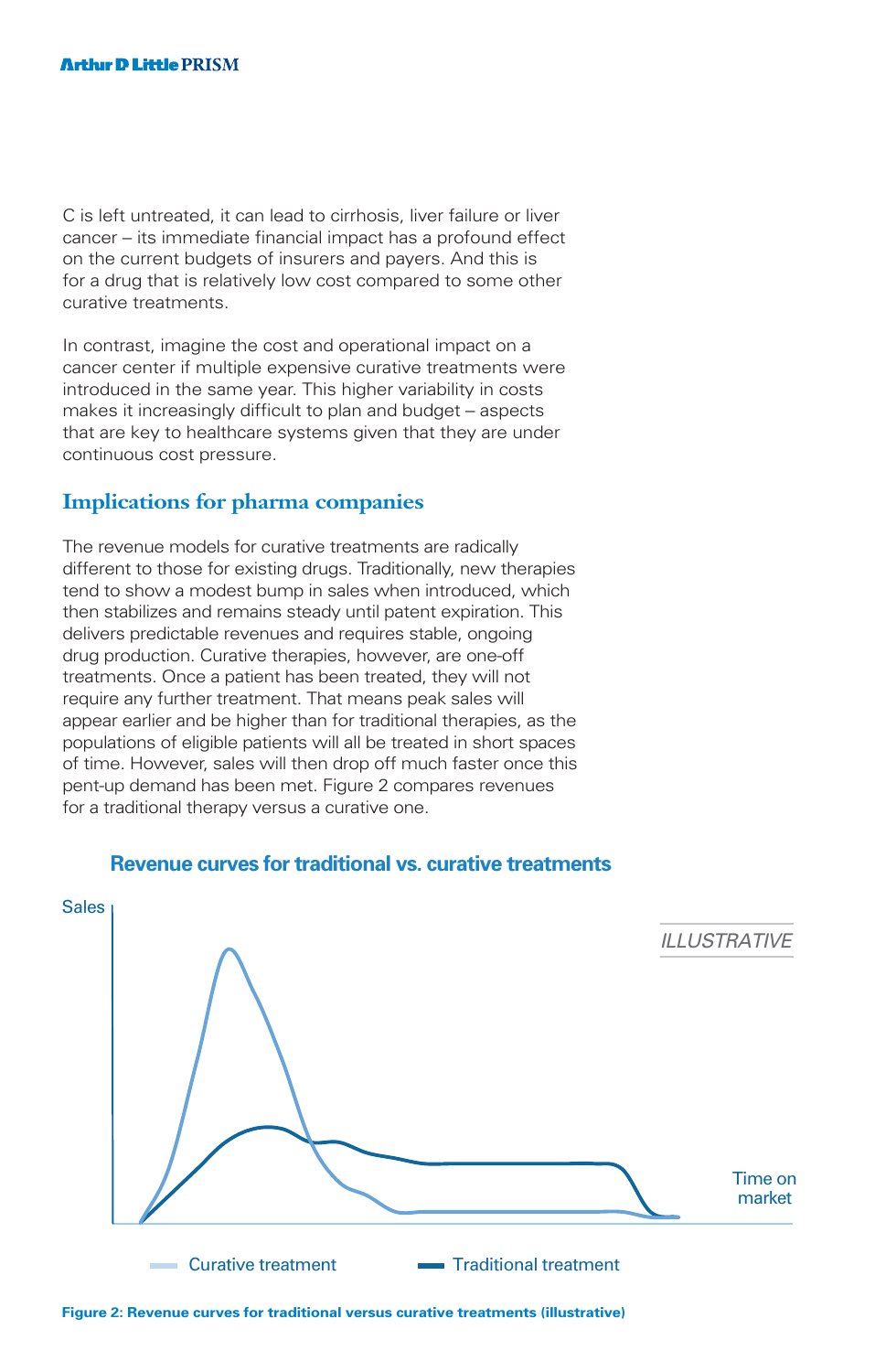#### **Case study: Sovaldi**

*A recent example of the shift in sales patterns is Sovaldi, which was launched in 2013. This is the first curative treatment that effectively cures 99 percent of Hepatitis C virus cases.* 

*This new model represents a clear break from typical pharma sales profiles, which will, in turn, impact the way the pharma organization needs to be set up and function. Manufacturing needs to be able to deliver large-scale production in the short term, but once the peak has passed, it needs to be scaled down to more modest, "steady-state" production volumes. The same is true for marketing and sales.* 



**Figure 3: Sales for Hepatitis C curative treatments** 

*This also affects competitive products. When there is already unmet demand, the first mover really does have a significant advantage. It can effectively eliminate any market opportunities for competitors by curing the backlog of patients either waiting for treatment or receiving chronic care. The only remaining need will then be from newly diagnosed patients.*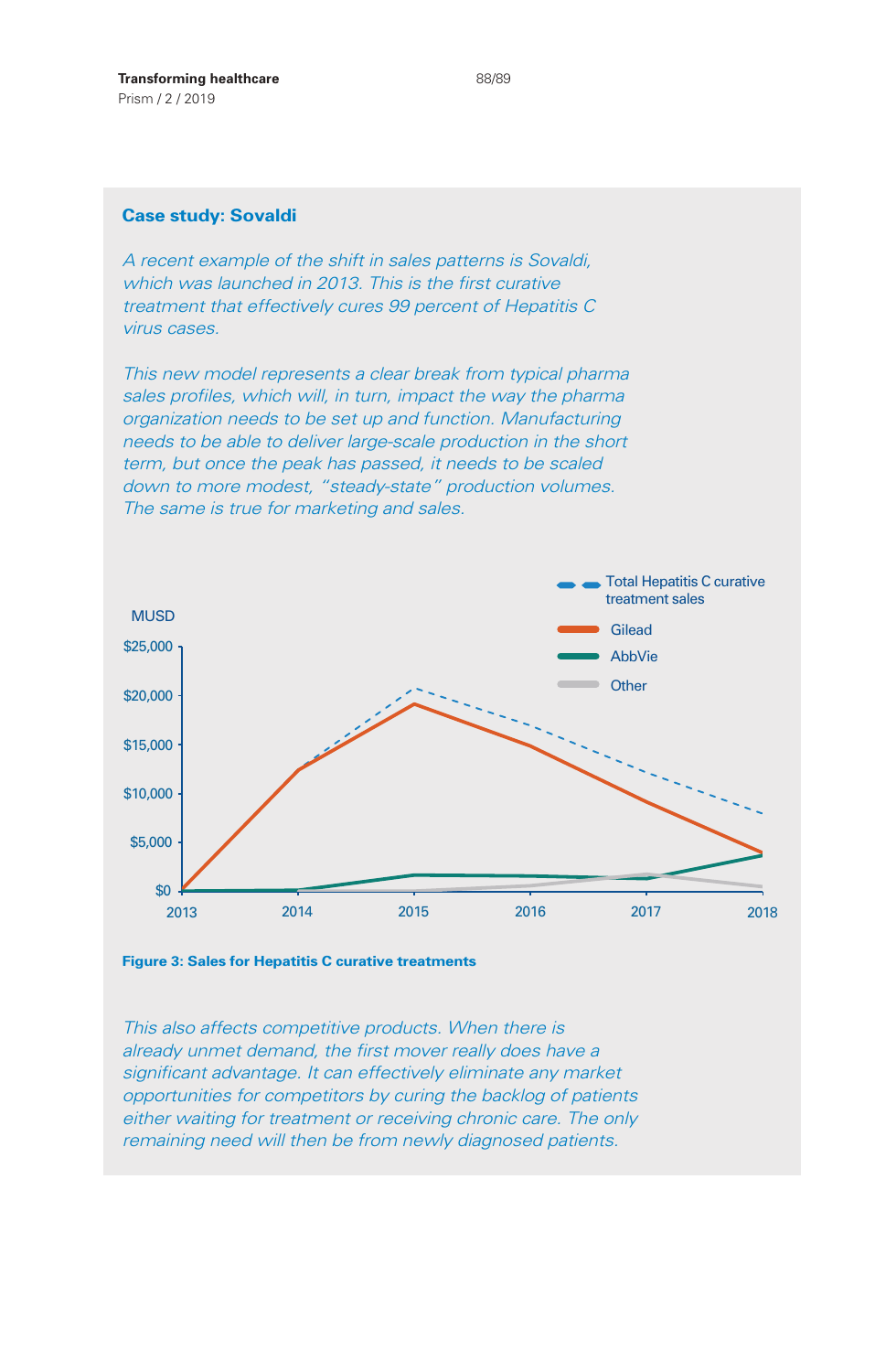*When competitors entered the market in 2014, a large share of patients had already been treated. Based on its successful record, Sovaldi was the natural first choice for prescribing to new patients. To demonstrate the importance of first-mover advantage, when AbbVie launched its first Hepatitis C drug about 12 months later, sales were disappointing. However, in 2018, it launched a significantly improved follow-up drug, Mavyret, which is currently the leading treatment for new patients. While this has managed to gain AbbVie a strong long-term market position, the company clearly missed out on the lion's share of treatment revenues.*

*The unusual sales profile shown in Figure 4 had a clear and unexpected effect on Gilead's share price. Even though investors understood that Sovaldi was a curative treatment, shareholders weren't expecting the peak and consequent drop in sales, which led to the share price slumping as sales naturally slowed down. This demonstrates that pharma companies will need to anticipate this issue and either educate the market or, more likely, try to balance product portfolios to counteract potential large swings in sales.*

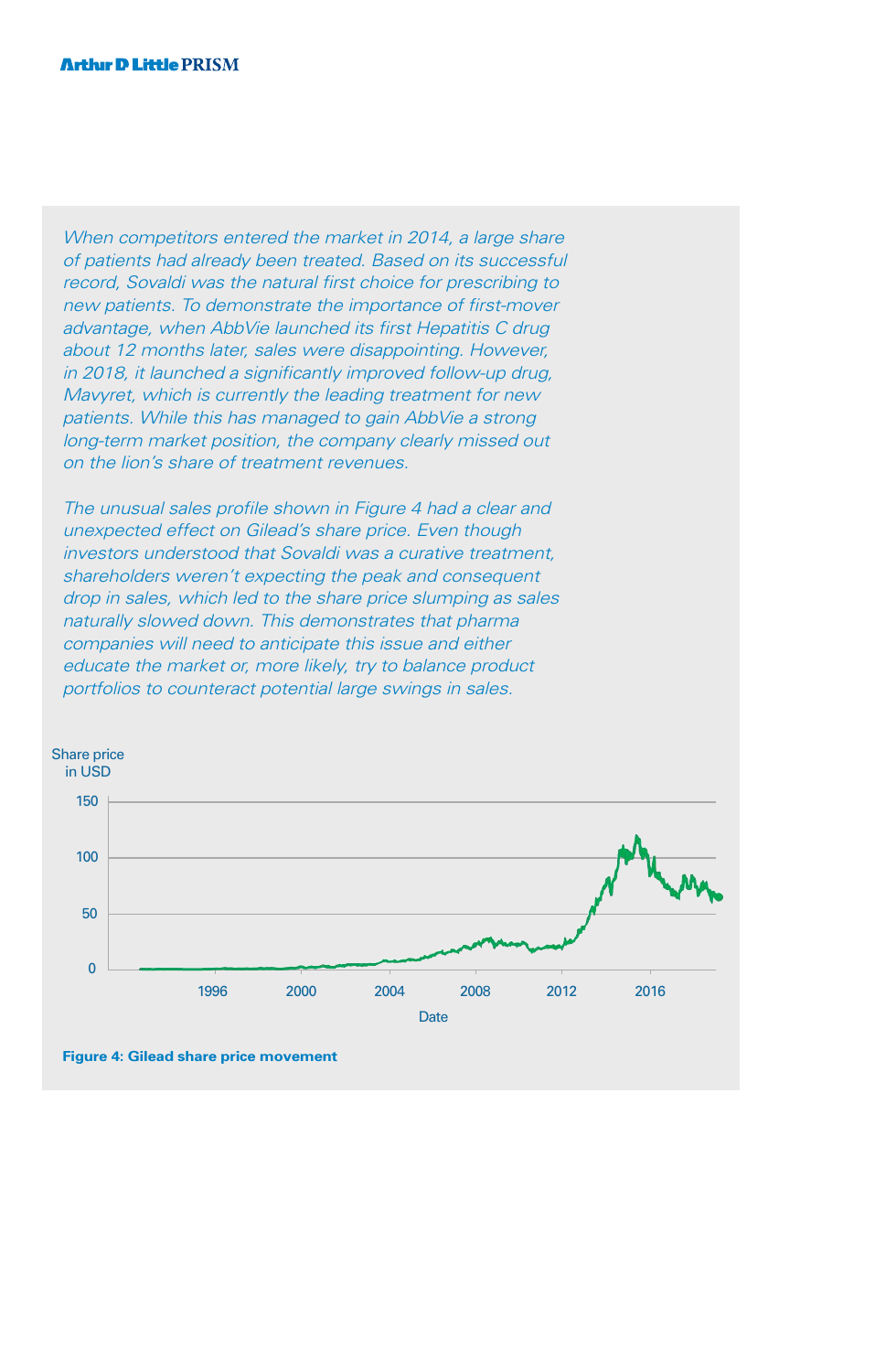## **Key factors to consider in anticipation of curative therapies**

Curative therapies have the potential to disrupt the healthcare market, and most importantly, to dramatically improve the lives of patients struggling with significant, long-term conditions. A number of questions need to be addressed by the pharma companies providing treatments, care providers, payers, and policy makers in order to control the market disruption caused by curative treatments while also maximizing their positive impact.

#### **Payers and policy makers**

In a world of limited resources, tough decisions need to be made. What diseases should be treated over others, what curative treatments should be funded, and for whom? These are ethical questions that need to be answered, and the answers will have significant impact on patients and their health.

The timing of costs also needs to be controlled, with the financial impact of new treatments evened out to reduce cost volatility. There are a number of potential payment model options that could be used, either alone or in combination, to address this:

- **Survival/outcomes-based payment** The treatment is only paid for when successful. This shifts part of the risk of unsuccessful treatment to pharma companies, effectively lowering the risk that payers will have to fund both expensive treatments and continued treatments for chronic conditions.
- **Interim payments** Payments are spread out over longer periods. This aligns the cost profile much more closely to that of a chronic/long-term treatment and reduces the immediate cost for payers.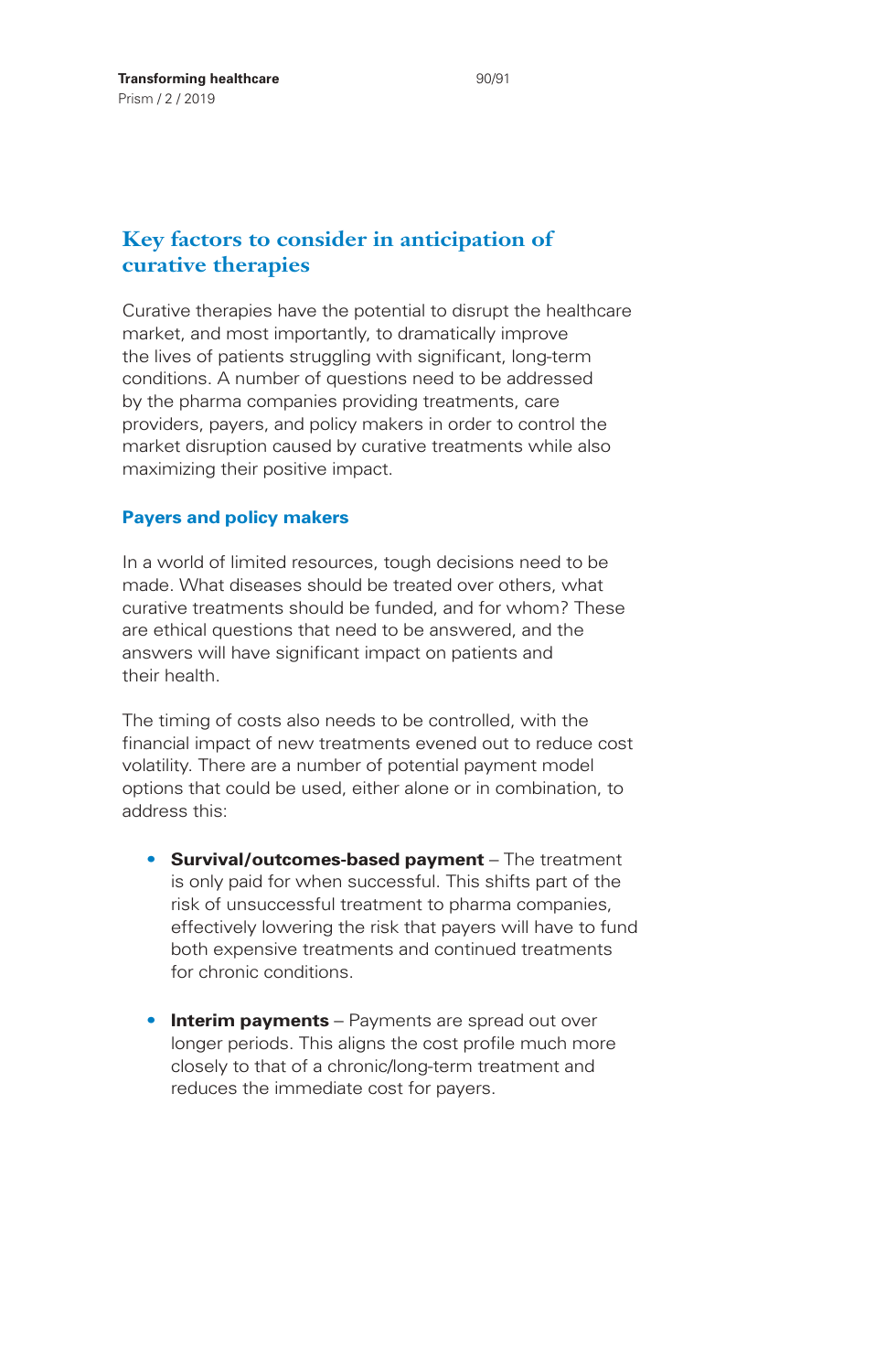• **Companion diagnostic-based payment** – Treatments are only approved when a companion diagnostic has shown that the patient is highly likely to respond to the treatment. This also serves to limit the number of patients subjected to ineffective treatments, which, by extension, also reduces costs for payers.

If the payer is a private insurance company, its models for calculating risks and costs, as well as for pricing, will need to be changed, as past actuarial data will no longer be accurate. In addition, payers and policy makers will need prior warning when new curative treatments are about to hit the market, so they have time to accurately plan, budget, and adapt policies.

#### **Care providers**

Care providers are facing a multitude of changes due to the increase in curative treatments. They will need to rethink their organizations and infrastructure from chronic care and surgery to curative treatments.

Care providers will need to shift their financial models, as well as their operating models, to better account for swift changes in standards of care. A key component here is training of staff – as new treatments are introduced more often and for shorter time spans, training models will need to be adapted to focus on faster learning and higher degrees of staff specialization.

#### **Pharma companies**

Ensuring first-mover advantage is key for any pharma companies that operate in fields in which curative treatments can potentially be introduced. They need to focus on market intelligence and build portfolio decision-making models that take into account the unique properties of curative treatments. They will need to understand if the new treatments they are developing are curative, if products being developed by competitors are curative, what their own time to market is, and whether they can gain first regulatory approval and be first to market. If first approval is possible, but they face competition, they should assess how they can accelerate time to market to beat rivals. If first approval is not a possibility, they need to be prepared to significantly revalue potential market revenues, move away from the project, or be convinced that their products are superior to the competition.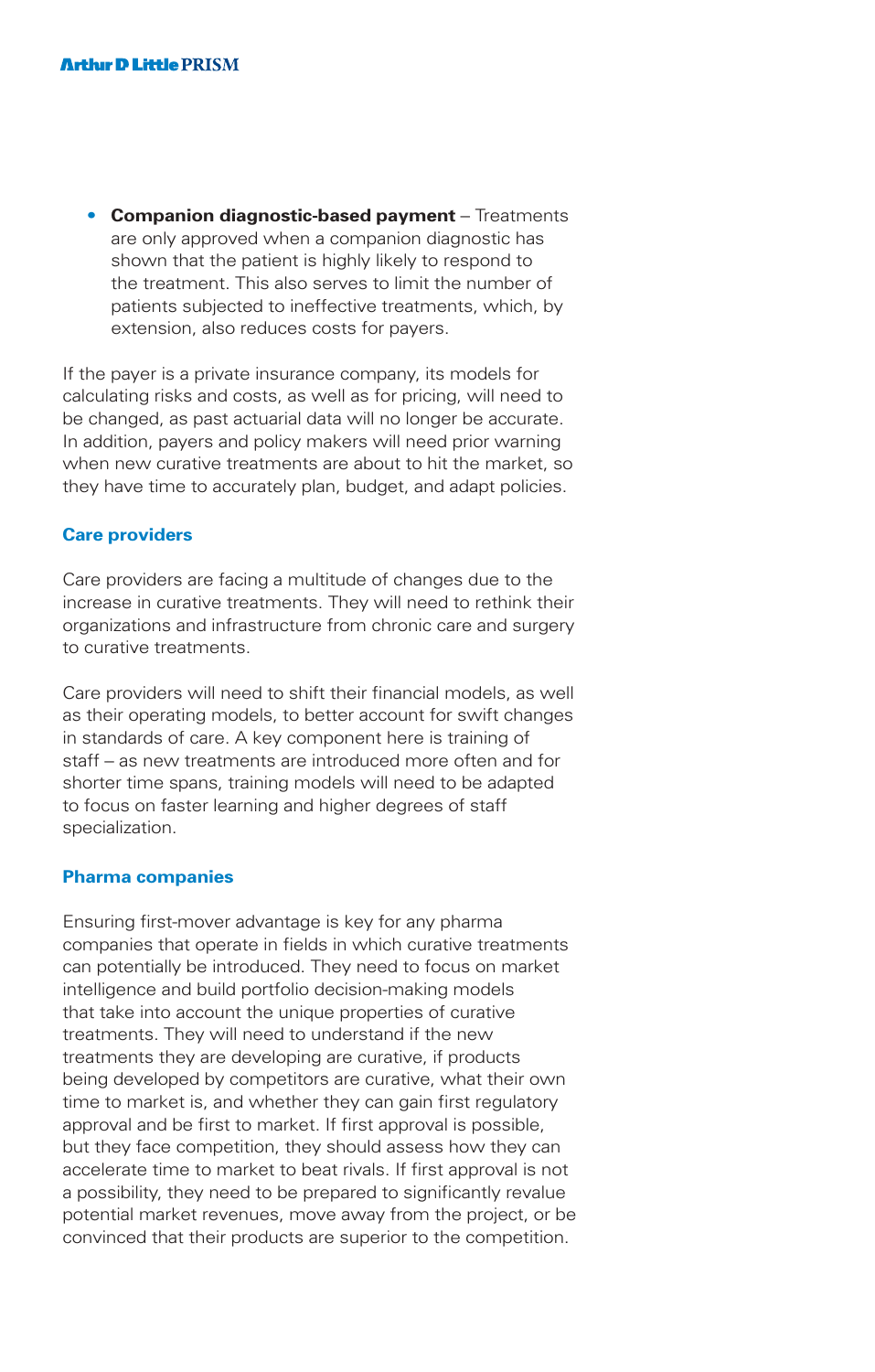Pharma companies also need to rethink their reimbursement models. The greater the certainty that a treatment will be curative, the greater its worth, and this enables it to command higher prices. If a specific patient type is responsive, the company needs to ensure that there are diagnostics in place to demonstrate this. Pharma companies will need to adapt pricing depending on the certainty of the treatment working and thus reducing long-term costs, or leverage the use of contingent payments to allow care providers to pay over time or when results have been achieved. This makes it hard for anyone else to break into the market.

Companies will also require a proactive approach to portfolio management. They must understand the timing of revenues and plan for dealing with revenue cycles that are radically different from the pharma industry standard. Finding a way to balance revenue either through portfolio management, business/price model changes, or financial planning could help avoid large share-price fluctuations. Factoring companies could become important players in the industry by financing peak manufacturing costs, and then taking upfront revenue and paying it out to the pharma company over time, thus helping to manage peaks in costs and revenue.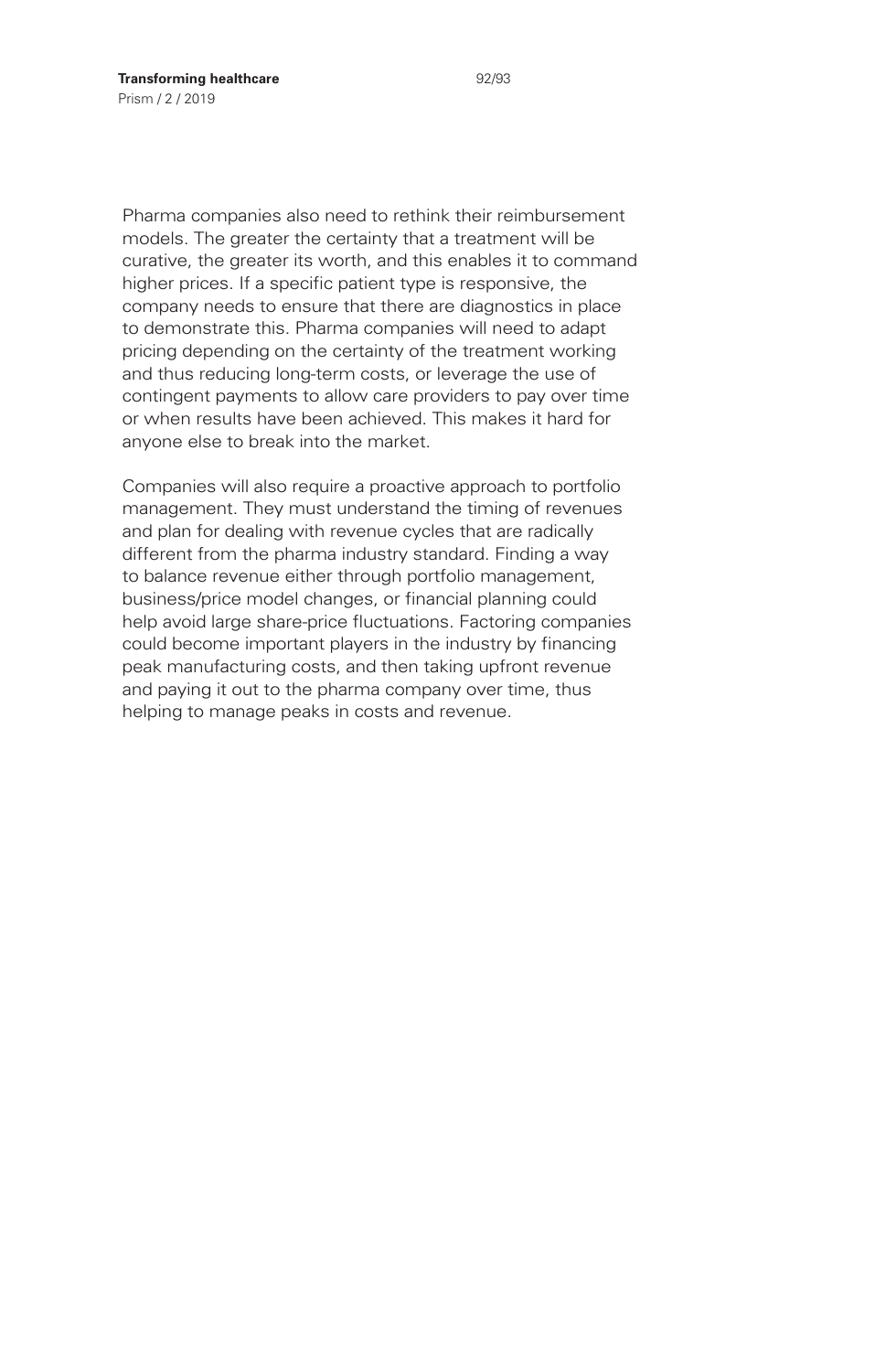#### **Case study: Luxturna**

*Luxturna (voretigene neparvovec) from Spark Therapeutic is the first FDA-approved gene therapy for patients with inherited retinal diseases (also called inherited retinal degeneration, or IRD) caused by mutations in both copies of the RPE65 gene.* 

*Patients suffering from IRD risk partial or complete blindness, and while current treatments can help slow down the advancement of IRD, they cannot stop disease progression.*

*Luxturna carries a list price of \$850,000 (or \$425,000 per eye) – a high cost for payers to bear, despite there being a limited number of patients.*

*To address this, Spark set up a payment agreement with Harvard Pilgrim Health Care, the first health plan to cover the treatment. Under its terms, Harvard Pilgrim Health Care will only need to pay for patients who are successfully treated.*

*The outcomes-based contract pays Spark in full only if the drug works after 30 months, with an interim payment based on preliminary effects at 30–90 days.* 

*Before being treated, patients need to undergo genetic testing to confirm the gene mutation, and it must also be confirmed that the patient has enough viable retinal cells to restore or preserve vision.* 

## **Insight for the executive**

An increase in curative treatments will lead to tremendous clinical progress and drastically improved quality of life for affected patients. It will also, however, put significant pressure on healthcare systems, as well as change revenue models for pharma companies providing such treatments. High initial sales caused by the treatment of large backlogs will lead to distinct first-mover advantages and large fluctuations in production volumes.

In order to prepare for this major change, there are a number of concrete items that policy makers and executives in the healthcare industry must focus on: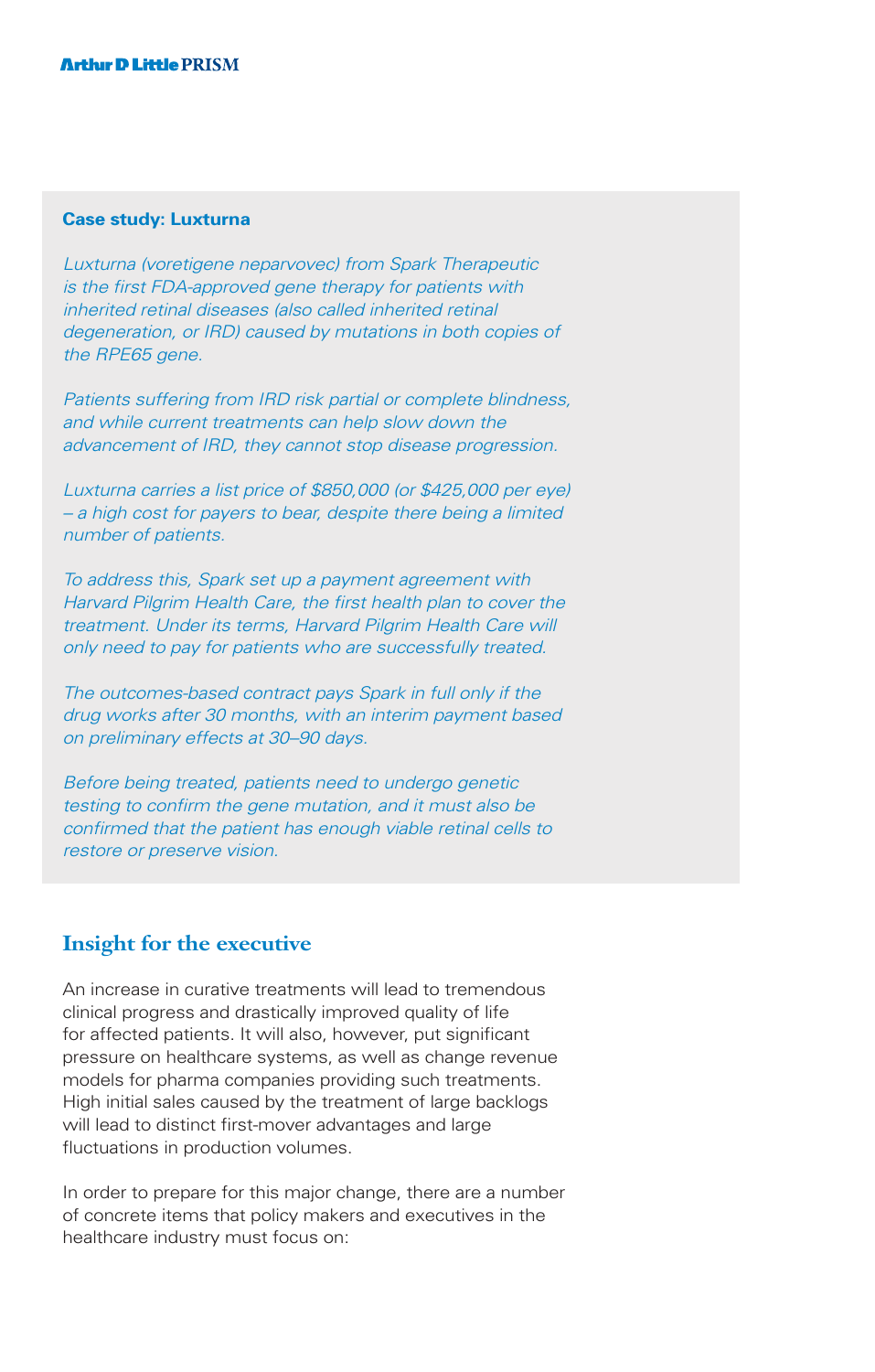- New payment and reimbursement models need to be put in place. Pharmaceutical companies developing curative treatments need to engage with care providers, policy makers, and payers to develop financial models that are sustainable for all parties. Engaging with payers and providers early on will also help them plan and prepare for implementation of new treatments. In order for patients to fully benefit from the new developments, healthcare provider operations need to be able to accommodate rapid changes in care practices. Training, education, facilities management, and executive decision-making processes will all be impacted.
- Policy makers, payers, and care providers should start to build up better analytical capabilities tailored to assessment of new curative treatments and their implications. These must focus on quantifying the value of the new therapies, in terms of both the value to patients (improved quality of life, increased life span) and the financial side (the upfront cost of treatment versus the long-term costs of managing the disease, as well as the cost of treating medical issues caused by the disease). Models for quantifying and analyzing treatment impact should be used to make qualified decisions around treatment funding and prioritization. This will enable balancing expectations around treatment access and overall cost and value.
- Pharmaceutical companies need to review their drug pipelines, portfolio management practices, and launch plans (marketing, sales, manufacturing) to accommodate the different properties of curative treatments, so they can proactively push for first-mover position or adapt their strategies if that isn't possible.

Developing these new capabilities across the healthcare system will be essential to ensuring that new therapies can be brought to market and implemented in clinical practice in an efficient and sustainable manner, prioritizing high-value treatments to the benefit of patients.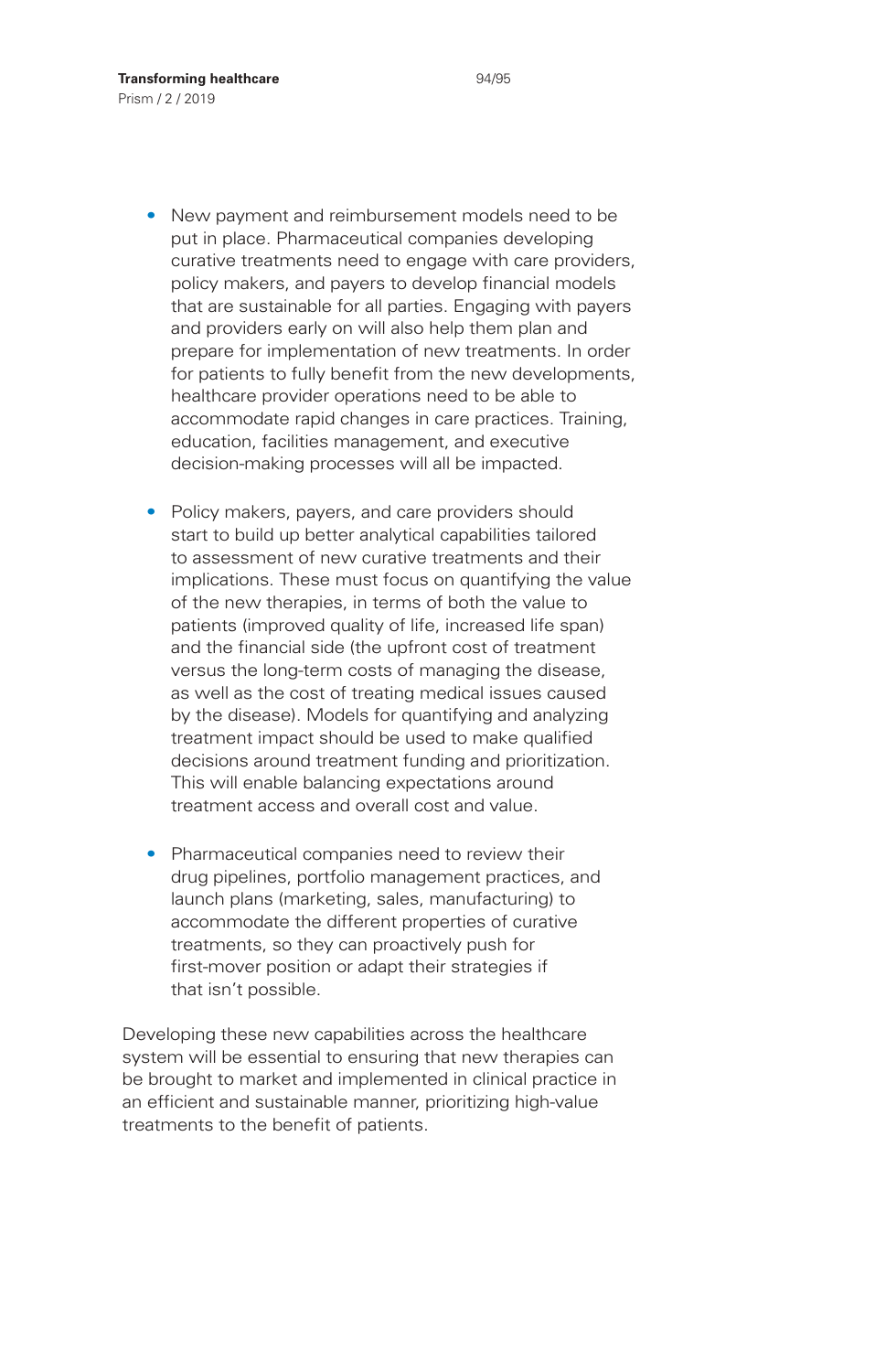**Artlur D Little PRISM**